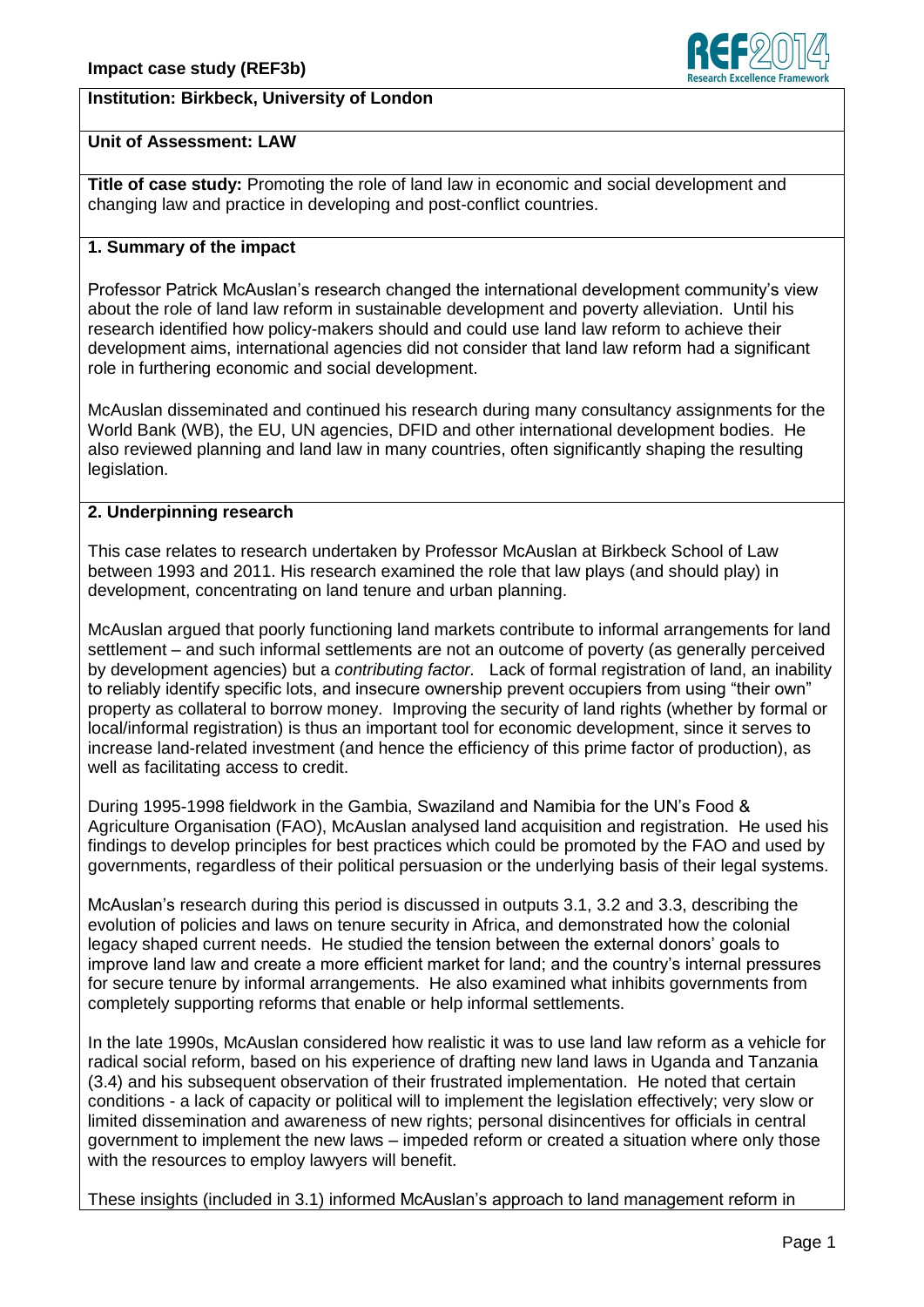

subsequent contexts, e.g. Afghanistan 2007 (see section 4) where strong vested interests impeded the effective implementation of new laws.

McAuslan also significantly contributed to the recognition of the importance of customary land tenure and the need to accept the plurality of legal systems in many parts of the world. His research (specifically output 3.3) stimulated debate and pointed the way forward on these matters for the UNDP and CGIAR (the Consultative Group on International Agricultural Research, see section 4). His research (3.5) also discussed how different social, religious and political circumstances pertaining in different countries affected women's ability to access land.

# **3. References to the research**

- 3.1 S. Keith, R. Knight. J. Lindsay, P. McAuslan, P. Munro-Faure, D. Palmer & L. Spannenberg. (2009) ['Compulsory Acquisition of Land and Compensation](http://www.fao.org/docrep/011/i0506e/i0506e00.htm)' *FAO Land Tenure Studies* 10. Peer-reviewed by a multinational panel of FAO experts before publication.
- 3.2 McAuslan, Patrick. (2006) ['Improving Tenure Security for the](ftp://ftp.fao.org/docrep/fao/010/k0781e/k0781e00.pdf) Poor in Africa' LEP Working Paper No. 1, Rome, FAO. Used by FAO as its submission to the *UN Commission on Legal Empowerment of the Poor* (2006-2008).
- 3.3 McAuslan, Patrick. (2002) 'Tenure and the law: the legality of illegality and the illegality of legality' in Payne, G. (ed) *[Land, Rights and Innovation](http://developmentbookshop.com/catalogsearch/result/?q=land+rights+innovation)*, pp. 23 – 38. Peer-reviewed edited collection. ISBN-10: 1853395447 ISBN-13: 978-1853395444.
- 3.4 Tanzanian *[Land Act](http://faolex.fao.org/docs/pdf/tan23795.pdf)*, and *[Village Land Act](http://polis.parliament.go.tz/PAMS/docs/5-1999.pdf)* (both 1999). These laws have been commended in Cotula, L., et al., *Land tenure and administration in Africa: lessons of experience and emerging issues*, International Institute for Environment and Development, 2004 (see section 1.4 which describes the new laws in Tanzania and Uganda as part of "*a new generation of land policies and laws in Africa ...representing important innovations*" because of their efforts to capture all land rights in records); and in Palmer, R. "The Tanzanian Land Acts, 1999: An Analysis of the Analyses," (see 5.6, pg. 2) Oxfam, 1999. More recently, and significantly, these laws have been held up by FAO as exemplars of good practice (see section 4 below).
- 3.5 McAuslan, Patrick. (2010) 'Personal reflections on drafting laws to improve women's access to land: is there a magic wand?' *Journal of Eastern African Studies* 4:114. Peer reviewed journal. [http://dx.doi.org/10.1080/17531050903556683.](http://dx.doi.org/10.1080/17531050903556683) Reprinted as chapter in *Land Law Reform in Eastern Africa: Traditional or Transformative? A critical review of 50 years of land law reform in Eastern Africa 1961 – 2011*, McAuslan, Patrick, Routledge, 2013

Other general indicators of quality are that Professor McAuslan is repeatedly requested for further assignments by commissioning bodies; that his reports are uniformly accepted by commissioning bodies; and that he has long been regarded as a leading global expert by the UN and World Bank as can be corroborated by the individuals in section 5.

Professor McAuslan was awarded the MBE in 2001. His nomination by the Permanent Secretary of DFID was in recognition of Professor McAuslan's contribution in Uganda, drafting and supporting the implementation of the Land Act.

# **4. Details of the impact**

*Significance and reach:* Professor McAuslan sets the standard for land law in areas such as customary tenure, women's access to land and resettlement. He converts his research into practical guidance, policy advice, or actual legislation via his many consultancies for the World Bank, the UN and others. This case study focuses on a few representative assignments but McAuslan's reach extends beyond those. During 2008-1013 he also advised on, and drafted new legislation for Albania, Maldives, Somaliland, Cambodia, Ghana and Bangladesh.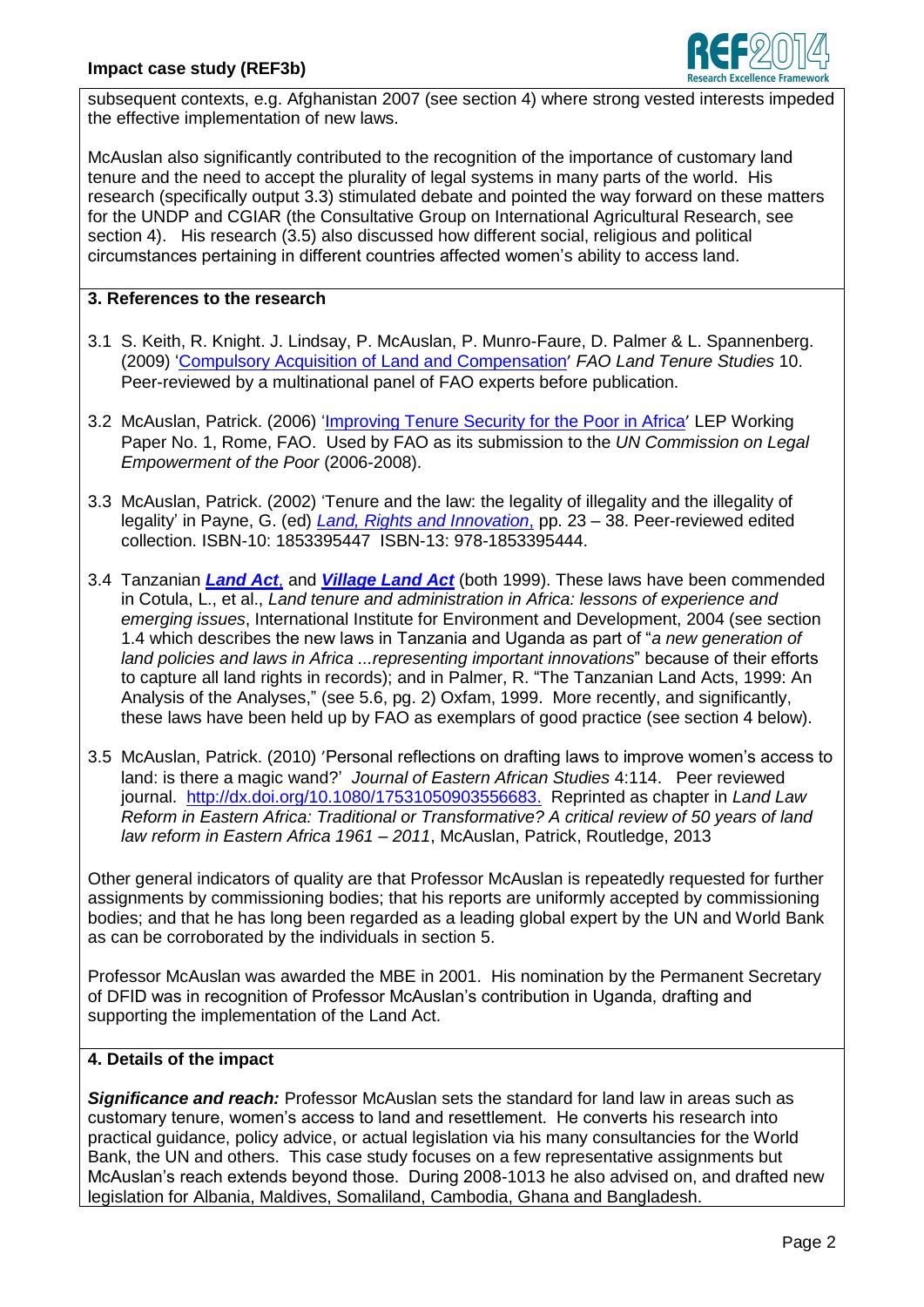

# *Impact on land law legislation: Tanzania, Kenya, Laos*

McAuslan's Tanzanian land laws (3.4) were established as a benchmark for good practice in lawmaking for customary land rights by the FAO's Development Law Service in a 2010 review of best practices in legislation (see 5.5). It commended the laws as "good examples for future laws in other nations" specifically for governance issues (pg. 224); and for safeguards against discrimination/abuses of power (pp. 225-6).

Significant parts from the Tanzanian Land Act can be found unchanged in the Kenyan Land Act 2012, demonstrating that although he had no personal involvement in the land reform process in Kenya, McAuslan's principles and approach were influential.

McAuslan discussed his experiences of drafting Tanzania's forestry legislation in 2002 at a conference in 2009, which led directly to his appointment in 2012 as a UNDP-funded policy and law advisor to the President of the Economic Planning and Finance Committee of the Laos National Assembly. McAuslan's role was to support the President of the Committee in making amendments to the national land policy then being drafted by the government, about which she had significant concerns. McAuslan's intervention was successful in preventing further progress with that draft; and (drawing once again on the principles framework published in 3.1 and 3.2) he prescribed how to strengthen and improve future drafts (see 5.4).

## *Impact on development policy*

McAuslan's research on customary land tenure (3.3, 3.4) has had a significant influence on development policy, establishing that the importance of customary land tenure must be recognised, as must the need to accept the plurality of legal systems in many parts of the world (see 5.8, 5.1). 5.1 comments that McAuslan directly influenced the drafting of several sections of the FAO's Voluntary Guidelines on Land Tenure (2012) which he advises are now considered among the most important international statements on land governance.

McAuslan's views on decentralisation and his FAO proposals (3.1) inform the land reform policies in an important 2013 report by key stakeholders, produced to spearhead the preparation and implementation of the framework and guidelines of land policy for Africa. (See 5.9, the authors of which are the FAO; the Land Policy Institute of the African Union Commission; the UN Economic Commission for Africa; and the African Development Bank.)

#### *Impact on policy and practices relating to resettlement – Afghanistan*

McAuslan's research (especially 3.1) was instrumental in the World Bank's decision to devise and impose regulatory impact assessments and action plans as necessary conditions for receipt of World Bank funds for projects involving resettlement.

In 2007 the World Bank asked McAuslan for his opinion on Afghanistan's legal framework on land acquisition and resettlement required for proposed WB-funded infrastructure projects. This led in 2010 to its request for McAuslan to advise the Afghan Ministry of Energy and Water (MEW) on resettlement practices. Subsequently, he drafted a Resettlement Policy Framework (RPF) for the MEW's submission to the World Bank for a \$140m project to repair and expand small scale water and irrigation works in Afghanistan. This RPF was approved by World Bank and is now used to determine compensation for locals. McAuslan has drafted further RPFs for the Ministry of Mines (mining development project) and again for MEW (major transnational electricity transmission project stretching from Kyrgyzstan to Pakistan). These RPFs have been used by those Ministries to prepare action plans to required World Bank standards (see 5.3).

Not only have these RPFs enabled the Afghan government to fulfil the conditions for World Bank funding for those projects, but the RPFs themselves have helped build expertise and good practice amongst Afghanistan officials involved in land acquisition with respect to compensation for displaced locals.

Other work in Afghanistan met with some resistance to change the status quo. For example,